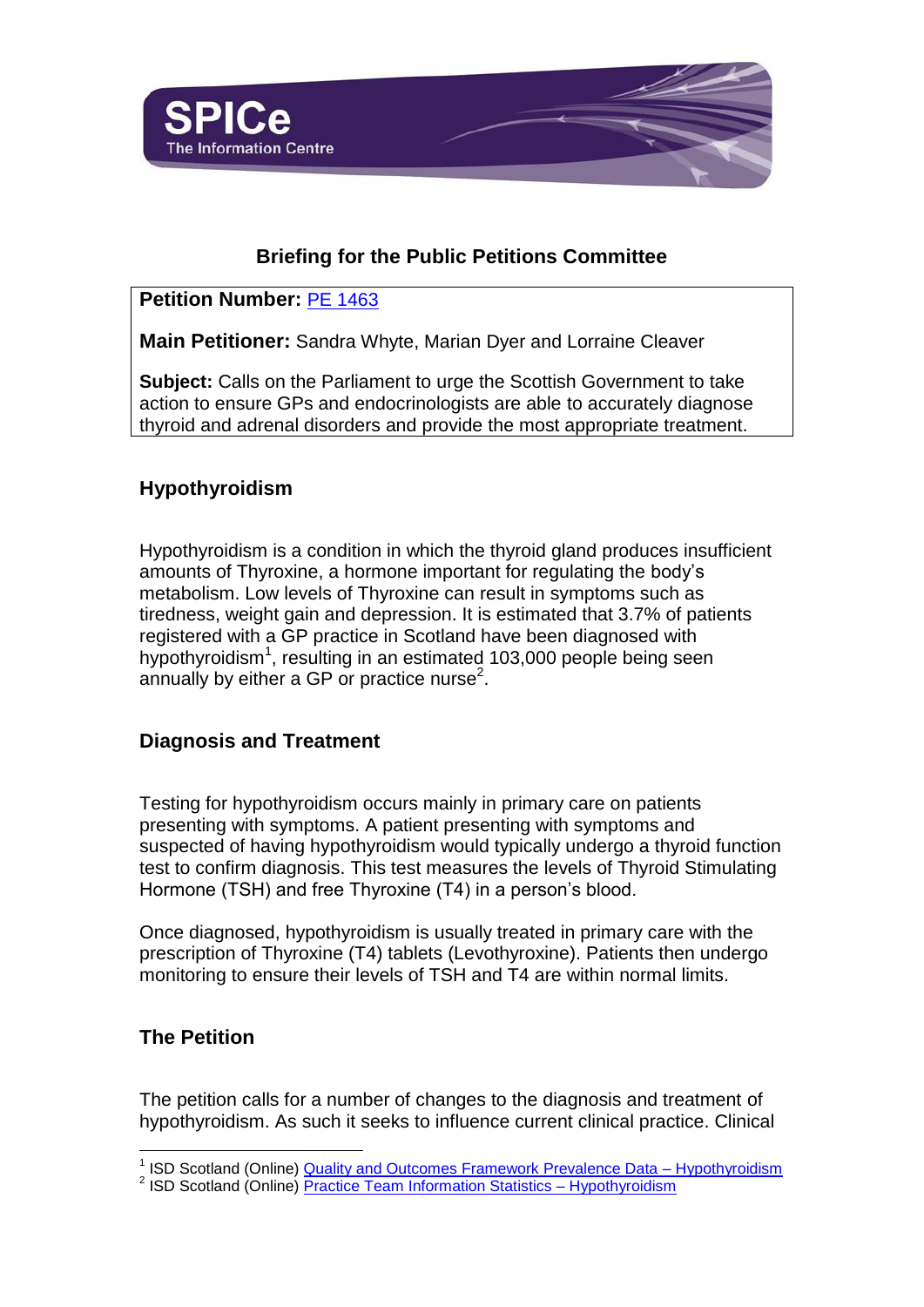practice is guided by general principles outlined by the General Medical Council (GMC) as well as the availability of specific clinical guidelines. The GMC guidance on 'Good Clinical Care' states that in providing care, a doctor must "provide effective treatments based on the best available evidence"<sup>3</sup>. Doctors are also expected to keep their knowledge and skills up to date, and to be familiar with relevant guidelines and developments that affect their work.

The Scottish Intercollegiate Guidelines Network (SIGN) is the body responsible for publishing national clinical guidelines for the NHS in Scotland. To date it has not published any guidelines on the diagnosis and management of hypothyroidism. However there are guidelines which were co-published in  $2008$  by a number of professional bodies<sup>4</sup>. These guidelines were revised in June 2011<sup>5</sup>.

The guidelines specifically address point 3 of the petition which relates to alternative treatments to T4 alone, including the combined use of T3 (see footnote <sup>6</sup>) and T4. It states:

"The RCP does not support the use of thyroid extracts or levothyroxine and T3 combinations without further validated research published in peer reviewed journals. Therefore, the inclusion of T3 in the treatment of hypothyroidism should be reserved for use by accredited endocrinologists in individual patients."

The guidelines do not address the other points made by the petitioners.

#### **Scottish Government Action**

No specific work on this topic has been undertaken by the Scottish Government and, to date, the Scottish Intercollegiate Guidelines Network (SIGN) has not produced guidelines on hypothyroidism.

### **Scottish Parliament Action**

No specific work on this issue has been conducted by the Scottish Parliament.

#### **Kathleen Robson Senior Researcher 11th January 2013**

l

5 Royal College of Physicians (2011) The Diagnosis and Management of Primary

<sup>&</sup>lt;sup>3</sup> General Medical Council (Online) **Good Medical Practice** 

<sup>&</sup>lt;sup>4</sup> Endorsed by the Royal College of Physicians, the Association for Clinical Biochemistry, British Thyroid Foundation, Society for Endocrinology, Royal College of General Practitioners, British Thyroid Association, British Society of Paediatric Endocrinology and Diabetes.

<sup>&</sup>lt;u>[Hypothyroidism](http://www.rcplondon.ac.uk/sites/default/files/the-diagnosis-and-management-of-primary-hypothyroidism-revised-statement-14-june-2011_2.pdf)</u> [online]<br><sup>6</sup> T3 refers to triiodothyronine, another hormone produced by the thyroid gland.